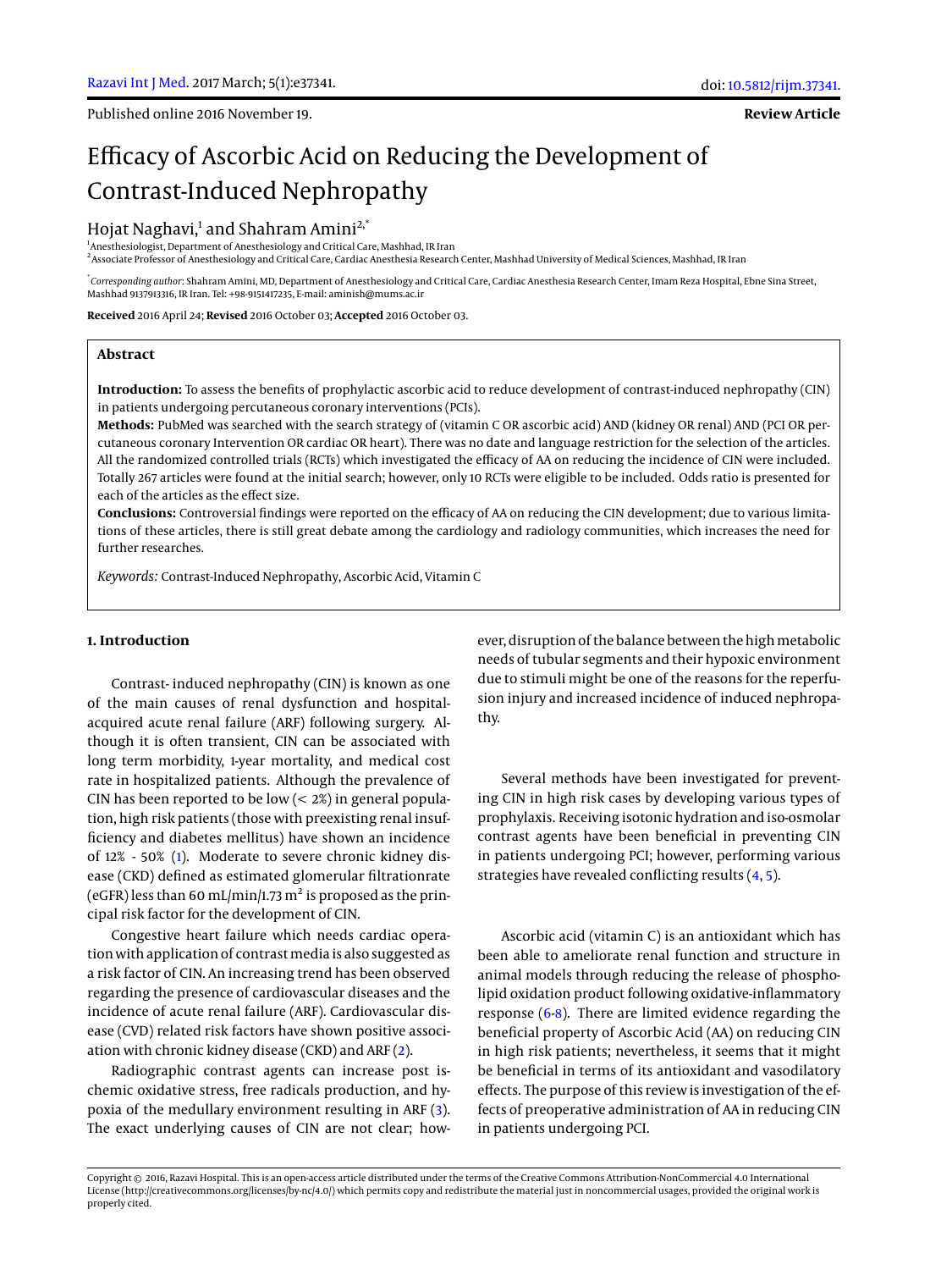## **2. Methods**

PubMed was searched based on the following search strategy:(vitamin C OR ascorbic acid) AND (kidney OR renal) AND (PCI OR percutaneous coronary Intervention OR cardiac OR heart). The most relevant articles were extracted in the first place based on their title and abstract, and then according to their full text. Only the randomized controlled trials (RCTs) relevant to the purpose of this review, without any date and language restrictions, were extracted. The reference lists of the included articles were searched to reduce the possibility of missing any relevant articles. All the articles that had compared the efficacy of AA in combination with other placebo drugs were excluded [\(Figure 1\)](#page-1-0). The odds ratio (OR) of the development of CIN was calculated for all the included studies as the effect size.

<span id="page-1-0"></span>

Data regarding the author/year/patients grouping/interventions/effect size were extracted from each article and summarized in [Table 1.](#page-2-0)

The quality of the extracted RCTs was assessed and summarized in [Table 2](#page-3-0) based on the centre for evidence-based medicine/critical appraisal worksheets.

### **3. Results**

Based on our final search results, the efficacy of AA was investigated in 10 articles, in total. Comparisons were made between the combination of AA and NAC with NAC alone in one article  $(12)$ , AA with NAC in 2 articles  $(13, 18)$  $(13, 18)$  $(13, 18)$ , and AA with NS (placebo) in 6 articles by presenting the effect size of OR [\(10,](#page-4-10) [11,](#page-4-11) [14-](#page-4-12)[17\)](#page-4-13).

One article compared the preventing efficacy of randomly applying AA or placebo with using contrast agents at different osmolarity (iso-osmolar or low-osmolar) [\(14\)](#page-4-12). In this study, randomization was only regarding the administration of AA or placebo, not about the applied contrast agent.

The study of Khaledifar et al compared the efficacy of AA with NAC; however, they did not reveal any results regarding the incidence of CIN in estimated patients. Therefore, the OR effect size could not be calculated for their results, and their results were only about the change of the serum Cr and changes of the GFR [\(9\)](#page-4-14). The obtained outcome in all the included studies was the incidence of CIN; however, the absolute increase in serum creatinine and relative decrease in serum creatinine clearance were also estimated in all the included articles.

In all the included articles in this study, CIN was identified by an absolute increase of  $> 0.5$  mg/dl in serum Cr or a relative increase of Cr,  $\geq 25\%$  measured 2 to 5 days after the procedure or decrease  $\geq 25\%$  of GFR after 72 hours. ARF was also identified as a decrease in renal function necessitating acute hemodialysis, ultrafiltration, or peritoneal dialysis within the first 5 days after intervention.

Exclusion criteria in all the included articles were the patients with chronic kidney disease who underwent coronary and/or peripheral angiography and/or angioplasty, with known acute renal failure, end-stage renal disease requiring dialysis, intravascular administration of contrast medium within the previous 6 days, anticipated readministration of contrast medium within the following 6 days, use of vitamin C supplements on a daily basis during the week before the procedure, or inability to administer the study medication at least 2 hours before the procedure.

#### **5. Discussion**

It seems that almost 10% of the causes of hospital ARF are related to the administration of contrast agents which are essential for most of the cardiovascular radiographic procedures. The responsible mechanism related to the occurrence of contrast-induced acute kidney injury (CI-AKI) might be the production of reactive oxygen species and medullary hypoxia. Precautions should be regarded to evaluate the risk of CIN in patients undergoing PCI. In high risk patients, additional provisions and strategies are under investigation, such as applying antioxidants with the purpose of reducing the incidence rate of CIN through scavenging reactive oxygen species that facilitate cell necrosis following myocardial infarction and after angioplasty. AA as a powerful, water-soluble antioxidant is able to inhibit cell death and reactive oxygen species ef-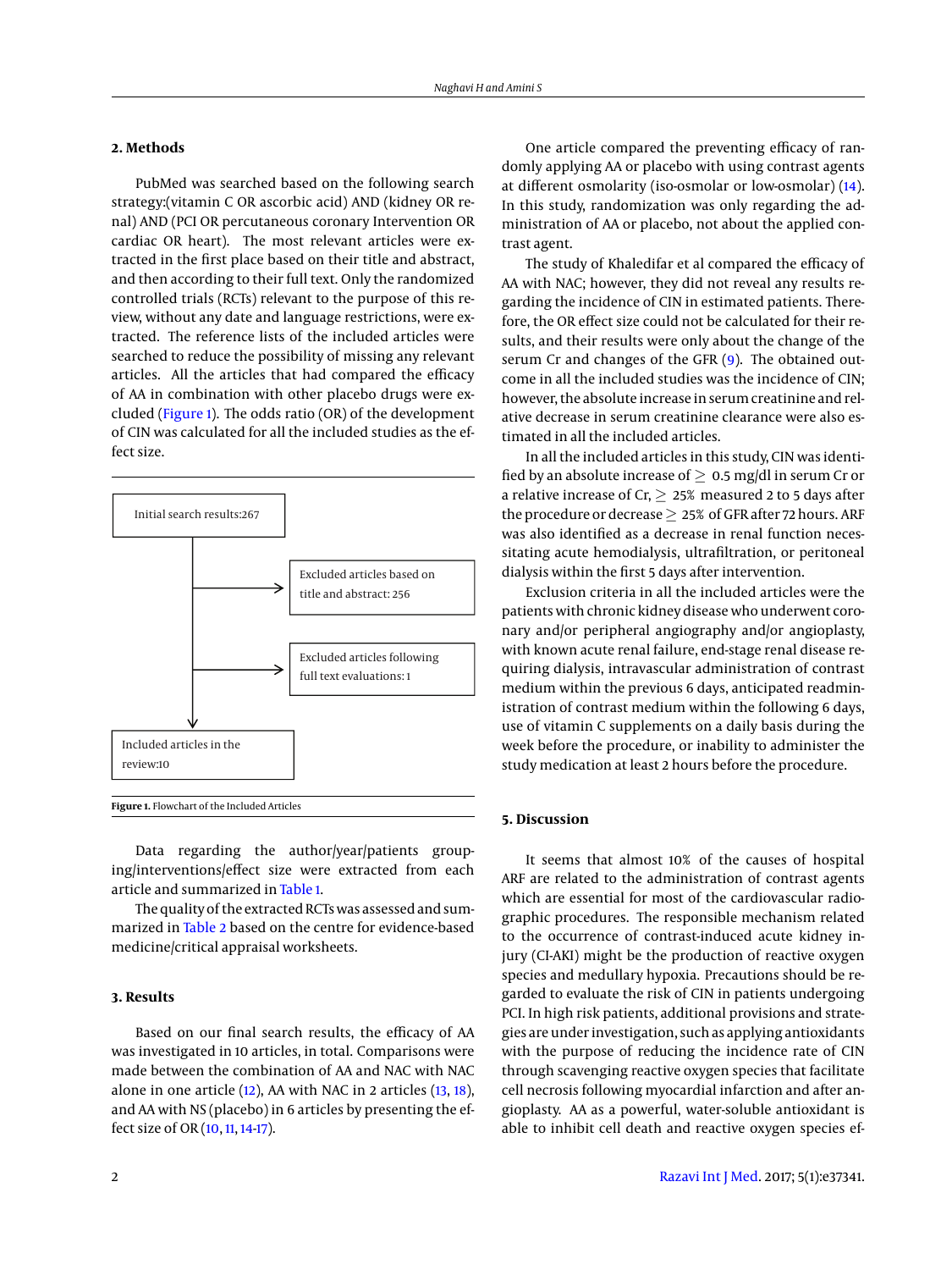| First Author/Year/Reference Number | <b>Patients Groups</b>                             | <b>Interventions</b>                                                                                                                                                                                                                                                                                       | Result                                                                                                                                                                                                                                                                | Odds Ratios (OR) of the CIN Incidence                                                         |  |
|------------------------------------|----------------------------------------------------|------------------------------------------------------------------------------------------------------------------------------------------------------------------------------------------------------------------------------------------------------------------------------------------------------------|-----------------------------------------------------------------------------------------------------------------------------------------------------------------------------------------------------------------------------------------------------------------------|-----------------------------------------------------------------------------------------------|--|
|                                    |                                                    | All: NS: 100 mL/h; 12 hr before to 12 h after<br>OP, IV.                                                                                                                                                                                                                                                   | Serum Cr Change: GrA: 0.06 $\pm$ 0.12;<br>GrB:0.08 $\pm$ 0.14; GrC:0.09 $\pm$ 0.13                                                                                                                                                                                    |                                                                                               |  |
| Khaledifar et al. $2015(9)$        | N: 120; Each group:40; GrA: 26; GrB: 27;<br>GrC:26 | GrA: NAC, oral (600 mg) bid (from 24 h<br>before to 24 h after OP.                                                                                                                                                                                                                                         | GFR change: GrA: -1.22 $\pm$ 2.42; GrB: -2.75 $\pm$                                                                                                                                                                                                                   | No results regarding the incidence of CIN                                                     |  |
|                                    |                                                    | GrB: AA; oral: 500 mg (250 mg, 12 h before<br>and 12 h after OP, GrC: NS                                                                                                                                                                                                                                   | 2.83: GrC -2.45 $+$ 2.83                                                                                                                                                                                                                                              |                                                                                               |  |
| Spargias et al. 2004 (10)          | N: 231; Gr1:118; Gr2:113                           | All: NS, 50 to125 mL/h 2 h before and 6 h<br>after the OP.                                                                                                                                                                                                                                                 | Incidence of CIN: GR1:11/121 (9%);<br>Gr2:24/117(21%), Mean serum Cr increase<br>baseline to 2-5 days after the OP.                                                                                                                                                   | 0.39; 95% CI, 0.18 to 0.83                                                                    |  |
|                                    |                                                    | Gr1: AA, oral: 3 g, 2 h before and 2 g in the<br>night and the morning after the OP; Gr2:<br>Placebo                                                                                                                                                                                                       | Gr1:1.46 ± 0.52 to1.52 ± 0.64; Gr2:1.36 ±<br>0.50 to 1.50 $\pm$ 0.54                                                                                                                                                                                                  |                                                                                               |  |
| Boscheri et al. 2007(II)           | N:143; Gr1:74; Gr2:69                              | All: NS, Hydration, Gr1:AA, oral:1 g before<br>OP. Gr2: Placebo                                                                                                                                                                                                                                            | Gr1:5/74(6.8%); Gr2:3/69(4.3%)                                                                                                                                                                                                                                        | 1.59; 95%CI, 0.3663 to 6.9379                                                                 |  |
| Briguori et al. 2007(12)           | N: 326, Gr1:111, Gr2:108, Gr3:107                  | All: NS, 1 ml/kg body weight per h, IV, Gr1:<br>NAC, oral: 1200 mg twice daily before and<br>on the day of administration of the<br>contrast agent (total of 2 days).<br>Gr2:(bicarbonate plus NAC gr); Gr3: AA+<br>NAC, IV: 3 g AA, 2 h before followed by 2 g<br>the night and the morning after the OP. | CIN: Gr1:26 (24%), Gr3: 27 (26%); ARF: Gr1:1<br>(0.9%), Gr3:4(3.8%), Serum Cr increase by<br>> 25%: Gr1: 11 (9.9), Gr3: 10 (10.3); Serum<br>CR increase by $> 0.5$ mg/dL; Gr1: 12 (10.8);<br>Gr3: 12 (11.2); eGFR decrease by > 25%; Gr1:<br>10 (9.2); Gr3: 10 (10.3) | 1.10; 95%CI, 0.5941 to 2.0492                                                                 |  |
| [0 et al. 2009(13)]                | N:212, Gr1:83, Gr2:91                              | Gr1: NAC, oral; 1,200 mg twice a day before<br>and on the day of OP. Gr2: AA, oral; (3 g<br>and 2 g before, and 2 g twice after the OP.                                                                                                                                                                    | CIN, Gr1:1 (1.2%), Gr2: 4 (4.4%), increase of<br>serum Cr, Gr1: -0.03 $\pm$ 0.18 , Gr2: 0.04 $\pm$<br>0.20                                                                                                                                                            | 3.78; 95%CI, 0.4128 to 34.4366                                                                |  |
| Alexopoulos et al. 2010 (14)       | N:231; Gr1:144; Gr1AA:69; Gr1 Placebo: 75          | Gr1: non-ionic IOCM iodixanol                                                                                                                                                                                                                                                                              | CIN; Gr1AA: 5/69 (7.2%); Gr1 Placebo: 16/75<br>(21.3%)                                                                                                                                                                                                                | Gr1: 0.29; 95%CI, 0.0993 to 0.8354                                                            |  |
|                                    | Gr2: 87, Gr2AA: 44, Gr2 Placebo: 34                | Gr2: LOCM                                                                                                                                                                                                                                                                                                  | Gr2AA: 4/44 (9.1%); Gr2 Placebo: 7/34 (20.6)                                                                                                                                                                                                                          | Gr2: 0.38 95%CI, 0.1028 to 1.4467                                                             |  |
| <b>Zhou and Chen 2012 (15)</b>     | Gr1: 74, Gr2: 82                                   | All: NS, 1 mg/kg/h for 4 h before and at<br>least 12 h after OP. Gr1: AA, IV and oral; 3 g<br>IV Pre OP, 0.5 g every 12 h for 2 days post<br>OP. Gr2: NS                                                                                                                                                   | CIN, Gr1: (6/82, 6.3%), Gr2: (4/74, 5.4%),<br>increase in SCr, Gr1: 0.012 $\pm$ 0.146, Gr2:<br>$0.022 \pm 0.212$                                                                                                                                                      | 1.38; 95%CI, 0.3742 to 5.1008                                                                 |  |
| Dvorsak et al. 2013 (16)           | N:81, Gr1:40, Gr2:41                               | NS 50 - 100 mL/h for 2 hrpre- OP and 6 hr<br>after OP, IV. Gr1:AA, oral; 5 gr (3gr before<br>and 2 gr after the OP); Gr2:placebo                                                                                                                                                                           | CIN, Gr1: 2/40 (3%); Gr2: 3/41 (7.3%); Cr<br>serum increase; Gr1:10/40 (12.3%); Gr2:19/41<br>(23.4%)                                                                                                                                                                  | 0.67; 95% CI, 0.1054 to 4.2182                                                                |  |
| Albabtain et al. 2013 (17)         | N:243; Gr1:62; Gr2:57; Gr3:58; Gr4:66              | All: NS, 50 to 125 mL/h before and 6 h after<br>the OP, IV. Gr1: NAC; oral, 600 mg twice<br>daily for 2 days; Gr2:AA, oral; 3 g 2 h before<br>OP, 2 g after OP, and 2 g 24 h after the OP.<br>Gr3:NAc + AA; Gr4:NS                                                                                         | Relative decrease of Cr clearance: Gr1:<br>3.4%, Gr2:3.6%, Gr3: 5.5%                                                                                                                                                                                                  | ORs of CIN of Grs (1, 2, 3)/4; (95% CI); Gr2:<br>$0.45(0.08 - 2.43)$ Gr3: 1.20 (0.33 - 4.38); |  |
|                                    |                                                    |                                                                                                                                                                                                                                                                                                            | Absolute increase of serum Cr; Gr1: 6.8%;<br>Gr2:3.6%; Gr3: 5.5%; CIN: Gr1: 8.5%; Gr2: 3.6%;<br>Gr3: 9.1%                                                                                                                                                             | There are not adequate data to for OR of<br>the Gr2/Gr1                                       |  |
| Brueck et al. 2013 (18)            | N: 520; Gr1: 199; Gr2: 198; Gr3: 102               | All: NS. 1.0 ml/kg/h; 12 h pre- to 12 h post<br>OP.                                                                                                                                                                                                                                                        | CIN: Gr1: 53/192(27.6%); Gr2:62/193 (32.1%);<br>Gr3:24/98(24.5%)                                                                                                                                                                                                      | Gr3/Gr2, 0.6853; 95%CI, 0.3951 to 1.1886                                                      |  |
|                                    |                                                    | Gr1:NAC: 600 mg; Gr2:placebo: NS; Gr3:AA:<br>500 mg                                                                                                                                                                                                                                                        | absolute increase of serum Cr: Gr1: 0.15 $\pm$<br>0.31/0.10; Gr2: 0.20 $\pm$ 0.35/0.20; Gr3: 0.17<br>± 0.37/0.20                                                                                                                                                      | Gr3/Gr1, 0.8506; 95%CI, 0.4865 to 1.4871                                                      |  |

<span id="page-2-0"></span>**Table 1.** Effectiveness of the Ascorbic Acid in Reducing CIN, Extracted From the Articles

Abbreviations: AA, ascorbic acid; CIN, contrast induced nephropathy; Cr, creatnine; Gr, group; N, number; NAC, N-acetylcysteine; NS, normal saline; OP, operation; OR, odds ratio.

fects in kidney that can impair macromolecules such as lipids, DNA, and proteins.

There is low numbers of evidence regarding the benefits of AA on preventing CIN in high risk patients and further studies are needed to accurately reveal the AA efficacy. The beneficial effects of AA have been studied in experimental models and in some clinical studies.

The study of Spargias et al. was the first clinical study which evaluated the beneficial effect of prophylactic oral application of vitamin C (ascorbic acid) on reducing the possibility of CIN in patients with weakened renal function undergoing an invasive cardiac surgery [\(10\)](#page-4-10). Preoperative application of AA had statistically significant advantages in preventing increase in serum creatinine concentration and the incidence of CIN compared to placebo [\(10\)](#page-4-10); these results were confirmed in other studies that showed lower rate of CIN incidence and serum creatinine increase in pa-

tients receiving AA compared to placebo [\(10,](#page-4-10)[14\)](#page-4-12). A few studies have shown the decreased incidence of CIN following prophylactic administration of AA compared to placebo; however, their results were not statistically significant [\(16-](#page-4-16) [18\)](#page-4-9). Despite the beneficial effects of AA shown in some studies, there are some studies that did not support the prophylactic administration of AA in patients with renal impairment exposed to contrast media in comparison with placebo. Boscheri A et al. and Zhou et al. did not obtain advantages of AA prophylaxis (short-term application at high-dose AA) in reducing the incidence of CIN compared to NS(as a traditional or standard strategy); however, their patients received adequate hydration for 4 hours before and at least 12 hours after coronary catheterization as the most important preventive measure [\(11,](#page-4-11) [15\)](#page-4-15).

Four of the included RCTs compared the efficacy of AA prophylaxis with another antioxidant, NAC, for preventing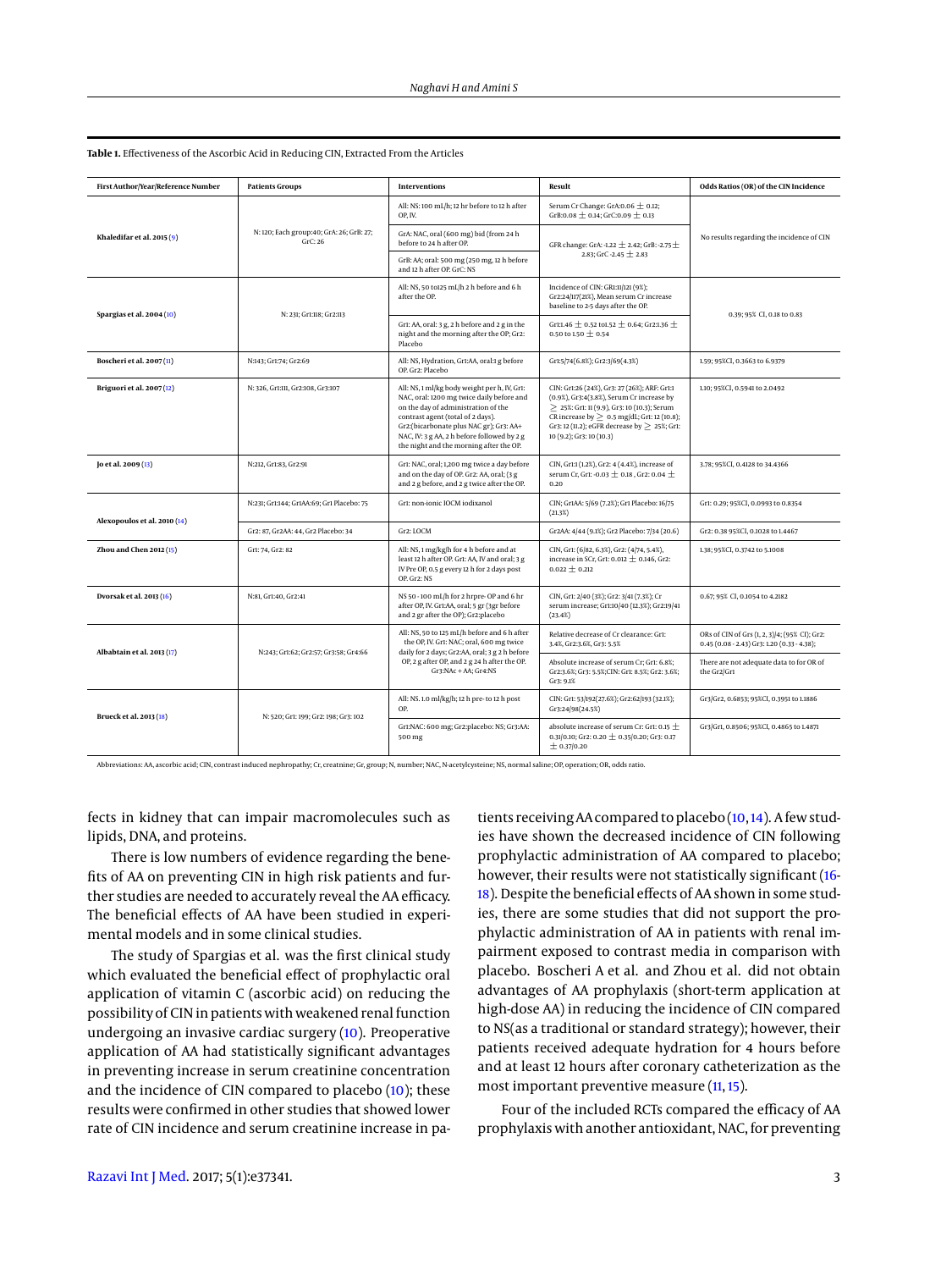|                              | Randomization<br><b>Method/Blinding</b>                                                        | <b>Groups Similarity at the</b><br><b>Beginning of the Study</b>                                                | Aside From the Allocated<br>Treatment, were Groups Treated<br>Equally? | Intention to Treat?-Lost to<br>Follow Up? | Follow-up Period After the<br>Operation |
|------------------------------|------------------------------------------------------------------------------------------------|-----------------------------------------------------------------------------------------------------------------|------------------------------------------------------------------------|-------------------------------------------|-----------------------------------------|
| Khaledifar et al. (9)        | NA/NA                                                                                          | Yes                                                                                                             | Yes                                                                    | NA-NA                                     | 2 to 5 d                                |
| Spargias et al. (10)         | Locally in blocks of 10 by means of<br>sealed boxes/double-blind                               | mean baseline serum Cr<br>concentration and age was higher<br>and the baseline CR clearance<br>lower in the Gr1 | Yes                                                                    | Yes-7/238                                 | 2 to 5 d                                |
| Boscheri et al. (11)         | -/Double blind                                                                                 | ٠                                                                                                               | ٠                                                                      | $\cdot$                                   | ٠                                       |
| Briguori et al. (12)         | Randomizarion block/Double<br>blind                                                            | Yes                                                                                                             | Yes                                                                    | NA-25/351                                 | 48h                                     |
| [0 et al. (13)]              | Computer-generated permuted<br>block of 6 patients/patients and<br>investigators               | Yes                                                                                                             | Yes                                                                    | Yes/38/212                                | 1 <sub>m</sub>                          |
| Alexopoulos et al. 2010 (14) | Only for use of AA or placebo in<br>each group, by blocks of 10 by<br>means of sealed boxes/NO | Yes                                                                                                             | yes                                                                    | NA/NA                                     | $2 - 5d$                                |
| Zhou and Chen, 2012 (15)     | NA/NO                                                                                          | Yes                                                                                                             | Yes                                                                    | Yes/18/174                                | 2 d                                     |
| Dvorsak, 2013 (16)           | NA/double-blind                                                                                | Gr1 had higher preprocedural Cr<br>level                                                                        | Yes                                                                    | $-2/83$                                   | 3 to 4 d                                |
| Albabtain et al. (17)        | Concealment of allocation to 1 of<br>the 4 arms/NO                                             | Yes                                                                                                             | Yes                                                                    | NA-                                       | 45d                                     |
| Brueck et al. (18)           | Block randomization/double<br>blinded                                                          | Yes                                                                                                             | Yes                                                                    | Yes-21/520                                | 3 d                                     |

<span id="page-3-0"></span>**Table 2.** Quality Assessment of the Included RCTs

Abbreviations: AA, ascorbic acid; Cr, creatinine; Gr, group; NA, not available.

CIN in patients undergoing coronary angiography [\(9,](#page-4-14) [12,](#page-4-7) [13,](#page-4-8) [17,](#page-4-13) [18\)](#page-4-9). They could not reveal any superiority between administrating AA instead of NAC or in combination with NAC, for preventing the incidence of CIN or reducing the increase of serum Cr.

NAC and AA are two antioxidants which are possibly effective in reducing the risk of CIN. The potential effect of AA in regenerating other antioxidants, acting as a coantioxidant, has been investigated. Based on the calculated ORs, administration of the combination of AA with NAC will not lead to superior effects in reducing the possibility of CIN incidence compared to applying NAC alone; however, this result is not statistically significant [\(12\)](#page-4-7). Although there is no statistically significant data, applying AA in combination with NAC, will not reduce the risk of CIN, or control the changes of serum Cr and eGFR compared with administrating NAC alone [\(12\)](#page-4-7). This might be due to the effect of both of these antioxidants through a similar molecular pathway for reducing the reactive oxygen species generated after contrast exposure and also not revealing any additional effect when 2 agents are applied in combination. There are two other studies that have proposed no advantages of AA prophylaxis over NAC based on the ORs, as the effect size of their study; nevertheless, their results were not statistically significant [\(13,](#page-4-8) [18\)](#page-4-9). Similar finding was proposed by Khaledifar et al. who showed no advantages of AA over applying NAC or NS for avoiding CIN; however, they did not present the data regarding the incidence of CIN and only they estimated the increase of the serum Cr and the changes of the GFR. Oral administration and lower dose of AA might be the reasons for its inappropriate preventive effects [\(9\)](#page-4-14).

It has been proposed that the properties of the applied contrast agent can affect its nephrotoxicity; in this regard, high-osmolar, low-osmolar, and iso-osmolar contrast agents might lead to different levels of nephrotoxicity. The preventive efficacy of AA on patients received different types of contrast media during cardiac procedures was studied in one article in 2010 [\(14\)](#page-4-12). The investigators used iodixanol as an iso-osmolar agent andiomeprol, iobitridol, or iopentol as non-ionic low-osmolar agents. They showed that the relative decrease in the incidence of CIN in AA group was similar in patients receiving iso-osmlar agents with those given low-osmolar agents. They showed that AA reduces the incidence of CIN compared with placebo in both groups; however, its benefits on patients given nonionic IOCM iodixanol were statistically significant compared to the group with LOCM. So, it might be suggested that osmolarity of the contrast agents is not the main factor that affects the development of CIN.

Various factors such as patient selection, protocol of prophylaxis including dose of drugs and its administration form affect the selection of the best strategy for preventing CIN and AFR in patients undergoing heart procedures. According to the results, AA has some prophylactic effects which might be more prominent in high risk patients with renal insufficiency compared to those with normal renal function. Performing more accurate laboratory strategies including neutrophil gelatinase-associated lipocalin or cystatin C are proposed as better biomarkers